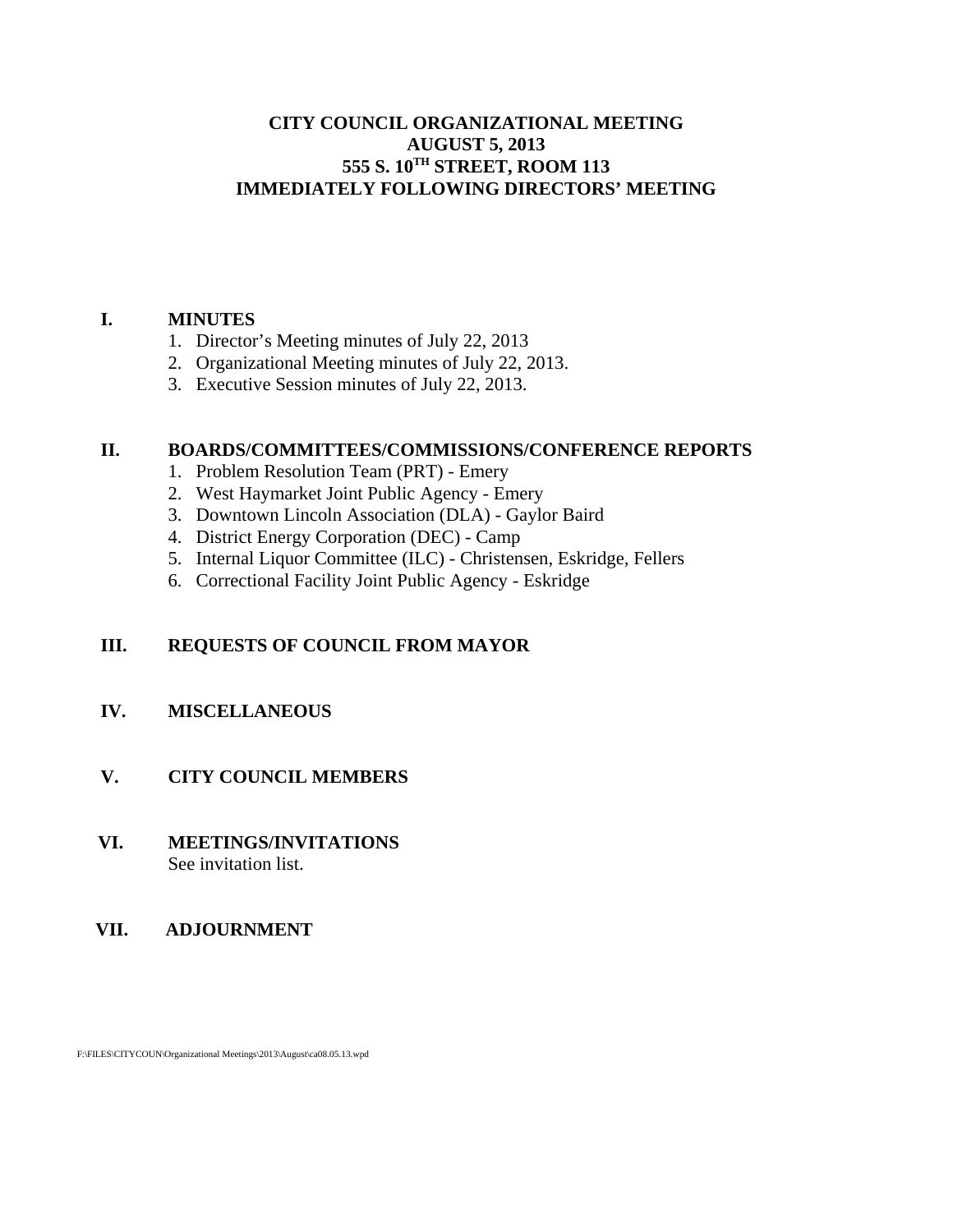## **MINUTES CITY COUNCIL ORGANIZATIONAL MEETING AUGUST 5, 2013**

**Present:** Carl Eskridge, Chair; Doug Emery, Vice Chair; Trent Fellers; Jonathan Cook; Roy Christensen; and Jon Camp

**Absent:** Leirion Gaylor Baird

**Others:** Trish Owen, Deputy Chief of Staff

Chair Eskridge opened the meeting at 2:43 p.m. and announced the location of the Open Meetings Act.

#### **I. MINUTES**

- 1. Director's Meeting minutes of July 22, 2013
- 2. Organizational Meeting minutes of July 22, 2013.
- 3. Executive Session minutes of July 22, 2013. With no corrections the above minutes placed on file in Council office.

## **II. BOARDS/COMMITTEES/COMMISSIONS/CONFERENCE REPORTS**

#### **1. Problem Resolution Team (PRT) - Emery**

Emery stated these are the worst months for the PRT. Now have 13 active cases and numerous monitor cases, each being actively worked.

## **2. West Haymarket Joint Public Agency - Emery**

Emery stated discussion continued over having a third party inspect the ramp damage. Everyone knows the expectation of whoever is at fault for the ramp will be billed. Seems logical having an outside entity review rather than the City or the company who may have been involved. A third party who is not involved. An article said the City is increasing the damage number but didn't release. The JPA will release to the third party. The City is not at fault.

## **3. Downtown Lincoln Association (DLA) - Gaylor Baird**

Gaylor Baird absent.

## **4. District Energy Corporation (DEC) - Camp**

Camp stated DEC provides energy and cooling for several areas, including the State office building, Woodman Accident Insurance, State parking garage, and the County-City Building. Everything progressing as anticipated for the County Jail/Detention Center. The Federal government approached DEC as the Federal Building's heating and air-conditioning at  $15<sup>th</sup>$  and O is becoming older. Will look at different possibilities. Also, the Federal government offered a empty paint/repair shop in the Federal parking garage, north of Pershing, suggesting putting another DEC facility there. Then an issue arose with Centennial Mall. When doing energy there we lay ice in the ground to convey chilled water for air-conditioning and then hot water for heating. Possibly investigate before Centennial Mall is renovated.

Camp attended the DEC National Meeting, where they reported on interesting world developments, including DEC plants being built, which led us to think we could do something like this at Centennial Mall, where a second location was also offered. Unfortunately we do not know the fate of Pershing. Along Centennial Mall are areas which could be served from a nearby DEC location, naming